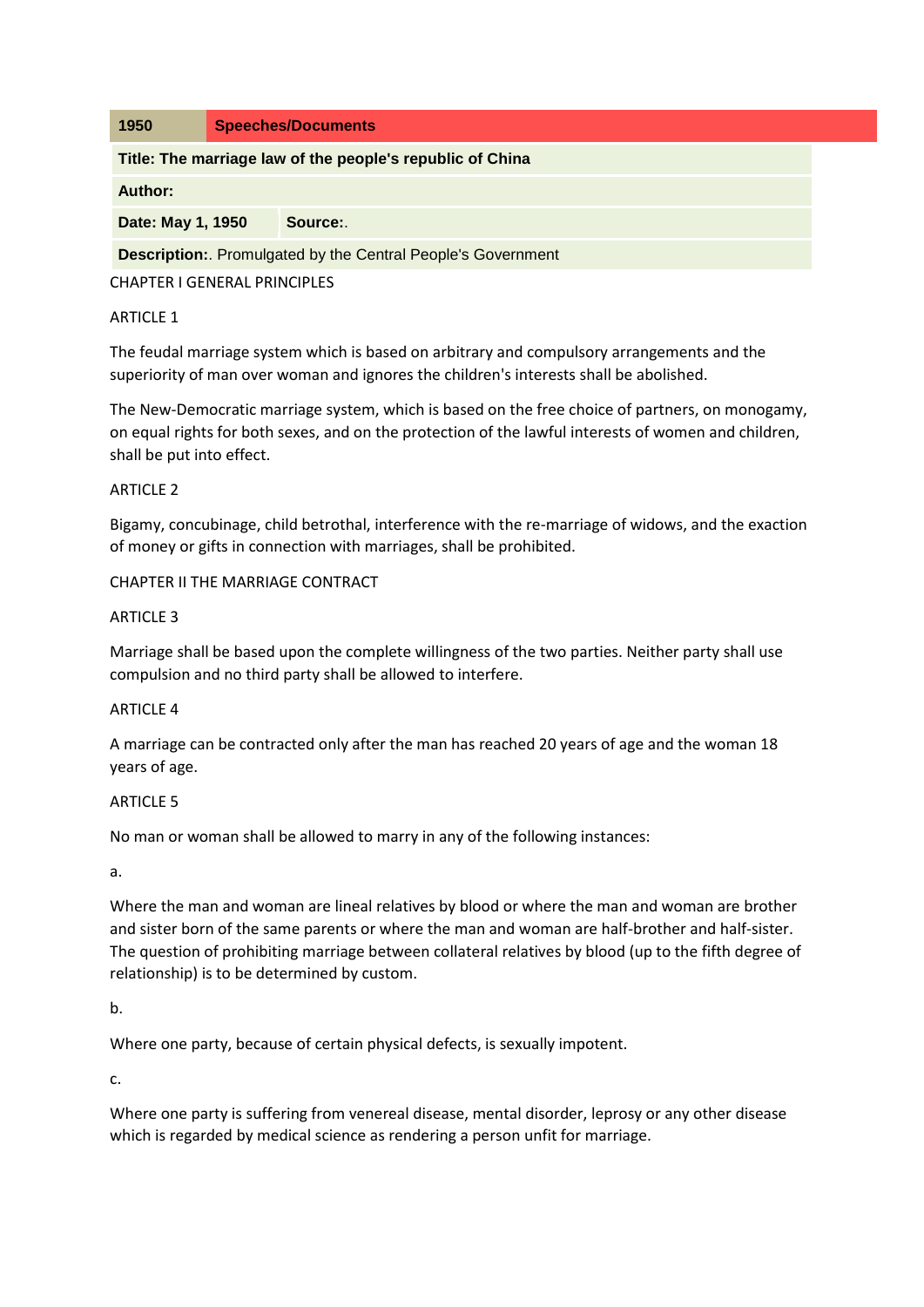# ARTICLE 6

In order to contract a marriage, both the man and the woman shall register in person with the people's government of the district or hsiang in which they reside. If the marriage is found to be in conformity with the provisions of this Law, the local people's government shall, without delay, issue marriage certificates.

If the marriage is not found to be in conformity with the provisions of this Law, registration shall not be granted.

### CHAPTER III RIGHTS AND DUTIES OF HUSBAND AND WIFE

### ARTICLE 7

Husband and wife are companions living together and shall enjoy equal status in the home.

### ARTICLE 8

Husband and wife are in duty bound to love, respect, assist and look after each other, to live in harmony, to engage in productive work, to care for the children and to strive jointly for the welfare of the family and for the building up of the new society.

### ARTICLE 9

Both husband and wife shall have the right to free choice of occupation and free participation in work or in social activities.

### ARTICLE 10

Both husband and wife shall have equal rights in the possession and management of family property.

### ARTICLE 11

Both husband and wife shall have the right to use his or her own family name.

### ARTICLE 12

Both husband and wife shall have the right to inherit each other's property.

CHAPTER IV RELATIONS BETWEEN PARENTS AND CHILDREN

### ARTICLE 13

Parents have the duty to rear and to educate their children; the children have the duty to support and to assist their parents. Neither the parents nor the children shall maltreat or desert one another.

The foregoing provision also applies to foster parents and foster-children. Infanticide by drowning and similar criminal acts are strictly prohibited.

### ARTICLE 14

Parents and children shall have the right to inherit one another's property.

### ARTICLE 15

Children born out of wedlock shall enjoy the same rights as children born in lawful wedlock. No person shall be allowed to harm them or discriminate against them.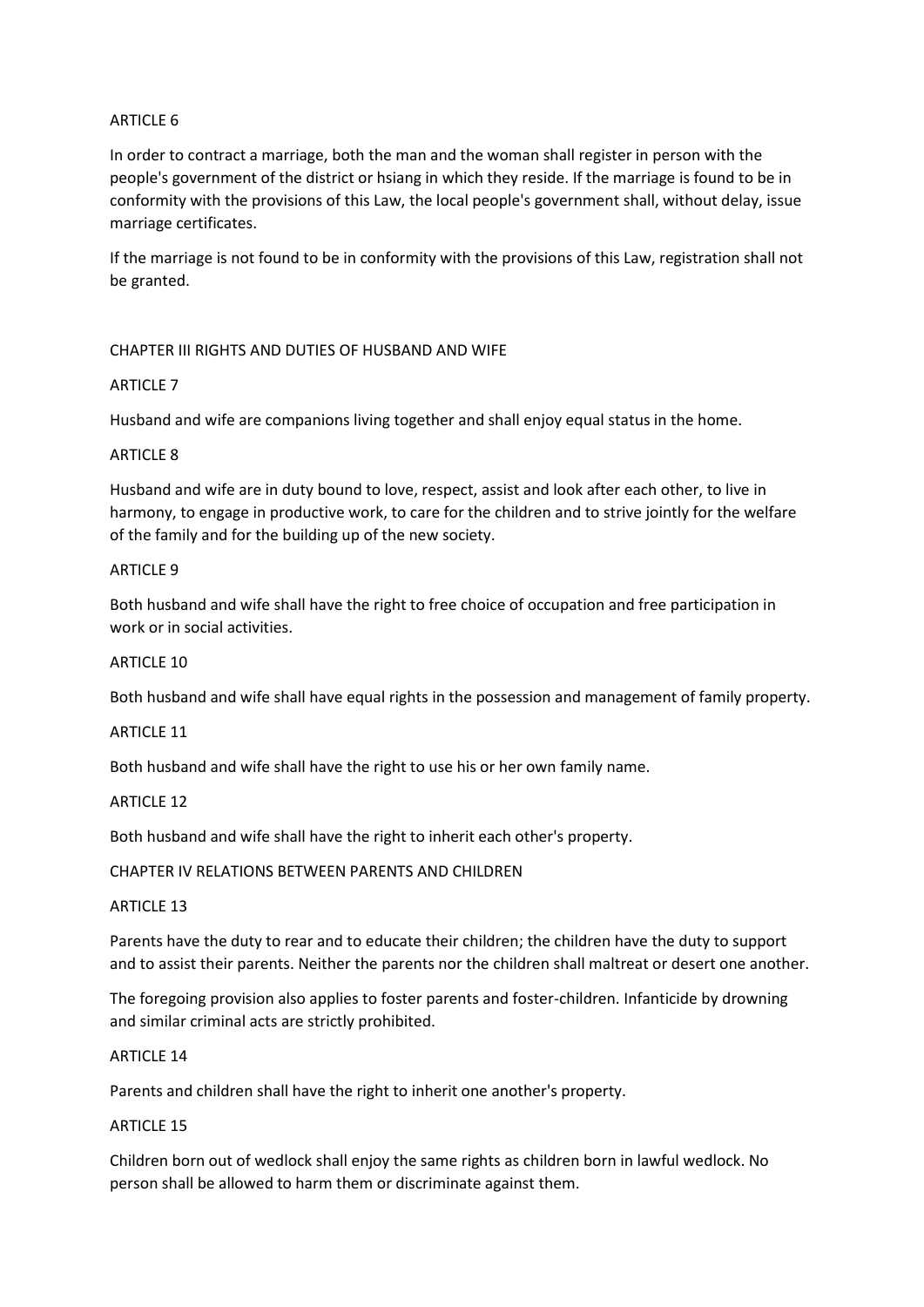Where the paternity of a child born out of wedlock is legally established by the mother of the child or by other witnesses or by other material evidence, the identified father must bear the whole or part of the cost of maintenance and education of the child until the age of 18.

With the consent of the mother, the natural father may have custody of the child.

With regard to the maintenance of a child born out of wedlock, in case its mother marries, the provisions of Article 22 shall apply.

### ARTICLE 16

Husband or wife shall not maltreat or discriminate against children born of a previous marriage.

## CHAPTER V DIVORCE

## ARTICLE 17

Divorce shall be granted when husband and wife both desire it. In the event of either the husband or the wife alone insisting upon divorce, it may be granted only when mediation by the district people's government and the judicial organ has failed to bring about a reconciliation.

In cases where divorce is desired by both husband and wife, both parties shall register with the district people's government in order to obtain divorce certificates. The district people's government, after establishing that divorce is desired by both parties and that appropriate measures have been taken for the care of children and property, shall issue the divorce certificates without delay.

When only one party insists on divorce, the district people's government may try to effect a reconciliation. If such mediation fails, it shall, without delay, refer the case to the county or municipal people's court for decision. The district people's government shall not attempt to prevent or to obstruct either party from appealing to the county or municipal people's court. In dealing with a divorce case, the county or municipal people's court must, in the first instance, try to bring about a reconciliation between the parties. In case such mediation fails, the court shall render a verdict without delay.

In the case where, after divorce, both husband and wife desire the resumption of marital relations, they shall apply to the district people's government for a registration of re-marriage. The district people's government shall accept such a registration and issue certificates of re-marriage.

# ARTICLE 18

The husband shall not apply for a divorce when his wife is with child. He may apply for divorce only one year after the birth of the child. In the case of a woman applying for divorce, this restriction does not apply.

### ARTICLE 19

The consent of a member of the revolutionary army on active service who maintains correspondence with his or her family must first be obtained before his or her spouse can apply for divorce.

Divorce may be granted to the spouse of a member of the revolutionary army who does not correspond with his or her family for a subsequent period of two years from the date of the promulgation of this Law. Divorce may also be granted to the spouse of a member of the revolutionary army who had not maintained correspondence with his or her family for over two years prior to the promulgation of this Law and who fails to correspond with his or her family for a further period of one year subsequent to the promulgation of the present Law.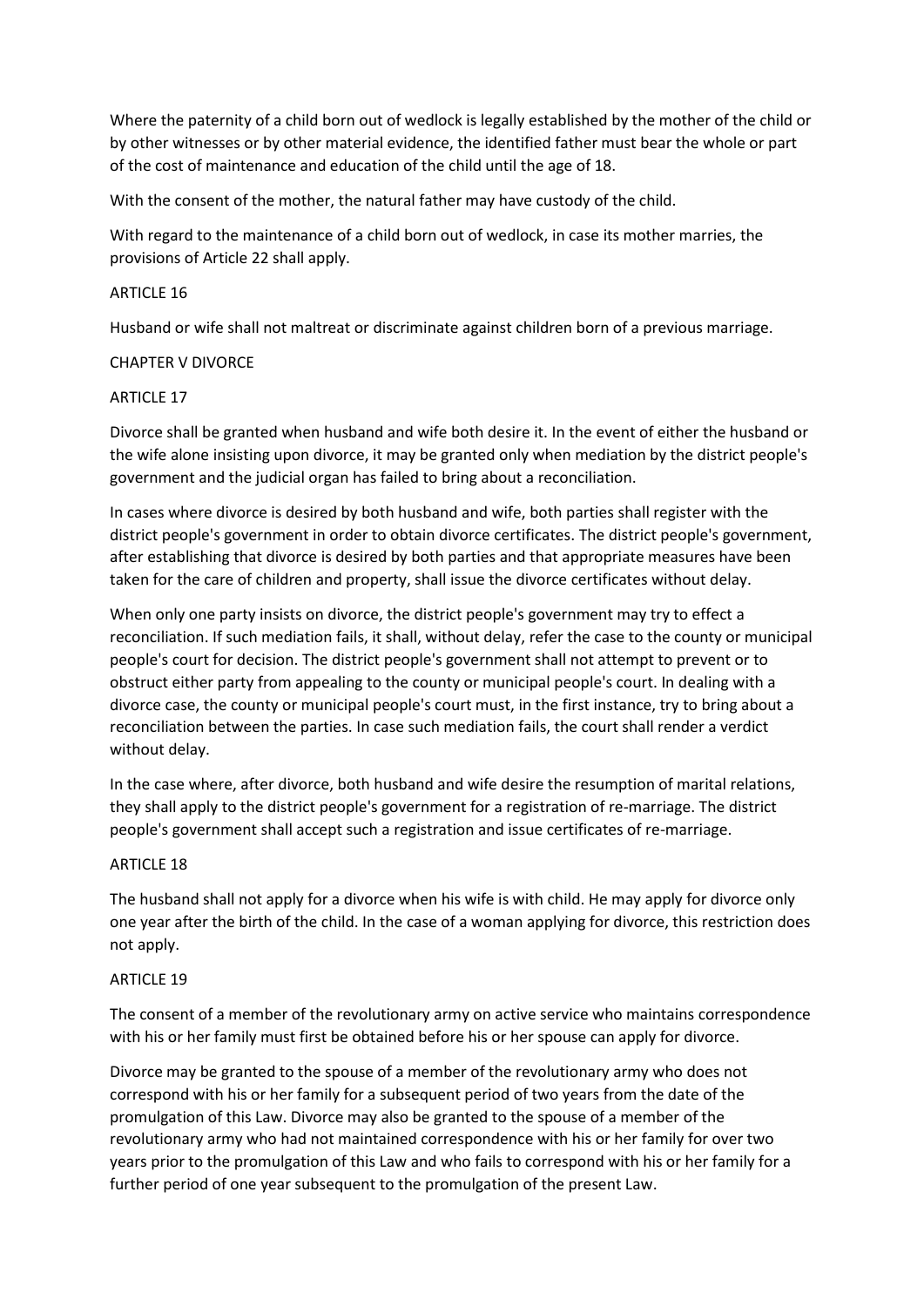## CHAPTER VI MAINTENANCE AND EDUCATION OF CHILDREN AFTER DIVORCE

### ARTICLE 20

The blood ties between parents and children do not end with the divorce of the parents. No matter whether the father or the mother acts as guardian of the children, they still remain the children of both parties.

After divorce, both parents still have the duty to support and educate their children.

After divorce, the guiding principle is to allow the mother to have custody of a baby still being breastfed. After the weaning of the child, if a dispute arises between the two parties over the guardianship and an agreement cannot be reached, the people's court shall render a decision in accordance with the interests of the child.

## ARTICLE 21

If, after divorce, the mother is given custody of a child, the father shall be responsible for the whole or part of the necessary cost of the maintenance and education of the child. Both parties shall reach an agreement regarding the amount and the duration of such maintenance and education. In the case where the two parties fail to reach an agreement, the people's court shall render a decision.

Payment may be made in cash, in kind or by tilling land allocated to the child.

Such agreement reached between parents or a decision rendered by the people's court in connection with the maintenance and education of a child shall not prevent the child from requesting either parent to increase the amount decided upon by agreement or by judicial decision.

### ARTICLE 22

In the case where a divorced woman re-marries and her husband is willing to pay the whole or part of the cost of maintaining and educating the child or children by her former husband, the father of the child or children is entitled to have such cost of maintenance and education reduced or to be exempted from bearing such cost in accordance with the circumstances.

### CHAPTER VII PROPERTY AND MAINTENANCE AFTER DIVORCE

### ARTICLE 23

In case of divorce, the wife shall retain such property as belonged to her prior to her marriage. The disposal of other family properties shall be subject to agreement between the two parties. In cases where agreement cannot be reached, the people's court shall render a decision after taking into consideration the actual state of the family property, the interests of the wife and the child or children, and the principle of benefiting the development of production.

In cases where the property allocated to the wife and her child or children is sufficient for the maintenance and education of the child or children, the husband may be exempted from bearing further maintenance and education costs.

### ARTICLE 24

After divorce, debts incurred during the period of their married life together shall be paid out of the property jointly acquired by husband and wife during this period. In cases where no such property has been acquired or in cases where such property is insufficient to pay off such debts, the husband